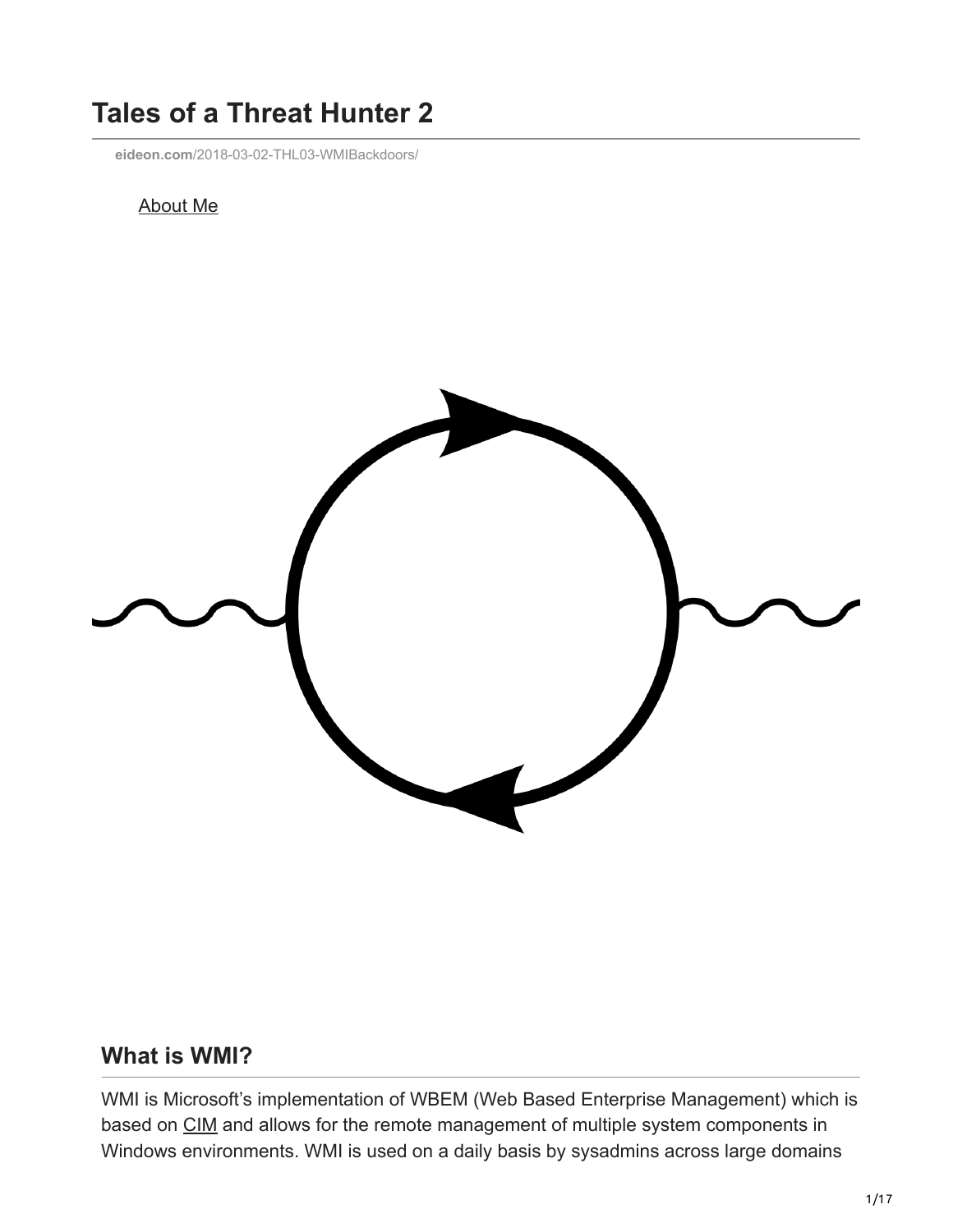due to its flexibility and scalability. Easy to deploy, scripts that leverage WMI can be seen everywhere. Unfortunately, as with everything that is widely deployed, has "remote" [capabilities and runs on "windows": the dark force is strong around it \(just for fun: MS17-](https://technet.microsoft.com/en-us/library/security/ms17-010.aspx) 010).

It is known that WMI can be abused in many ways to either gather information, make changes and create persistence mechanisms. An excellent article by Matt Graeber [\(@mattifestation\) called Abusing Windows Management Instrumentation \(WMI\) to Build a](https://www.blackhat.com/docs/us-15/materials/us-15-Graeber-Abusing-Windows-Management-Instrumentation-WMI-To-Build-A-Persistent%20Asynchronous-And-Fileless-Backdoor-wp.pdf) Persistent, Asyncronous, and Fileless Backdoor was an eye opener for many of us in the cybersec world. We knew this was possible, but forgot how flexible it was. The main strength of WMI persistence is its stealthiness and effectiveness. When a command is executed by WMI as a result of "evil" the only thing you will see is **WmiPrvse.exe** as the process. Distinguishing a valid system action from an invalid one is very hard under these circumstances. In other words, WMI persistence defeats non-repudiation!

What I will cover here are different methods for detecting WMI persistence that you could leverage within your network to hunt for this treat.

# **Understanding WMI Persistence**

First, rather than re-inventing the wheel, I will link here below the sources that I consulted to learn more about WMI:

- Matt Graeber's article (mentioned above)
- Pentestarmoury article ["Creeping on Users with WMI Events"](https://pentestarmoury.com/2016/07/13/151/) by Sw4mp\_f0x. He also developed PowerLurk (see below)
- [Permanent WMI Subscriptions](https://learn-powershell.net/2013/08/14/powershell-and-events-permanent-wmi-event-subscriptions/)
- Derbycon 2015 [presentation](https://www.youtube.com/watch?v=HJLCvBq3oms) by Matt

# **How does a WMI persistent object look like?**

Let's use two scripts that allow us to easily create a malicious persistence without having to do it step by step (have a look at the PS files to understand all the bits and pieces involved), namely:

- [PowerLurk](https://github.com/Sw4mpf0x/PowerLurk/blob/master/PowerLurk.ps1) by Sw4mp\_f0x
- [WMI Persistence Template Gist](https://gist.github.com/mattifestation/e55843eef6c263608206) by Matt G.
- [Alternatively, you can also use an adaptation of Matt's work by](https://github.com/n0pe-sled/WMI-Persistence/blob/master/WMI-Persistence.ps1) **n0pe-sled** WMI-Persistence.ps1

# **WMI Persistence Template by Matt G.**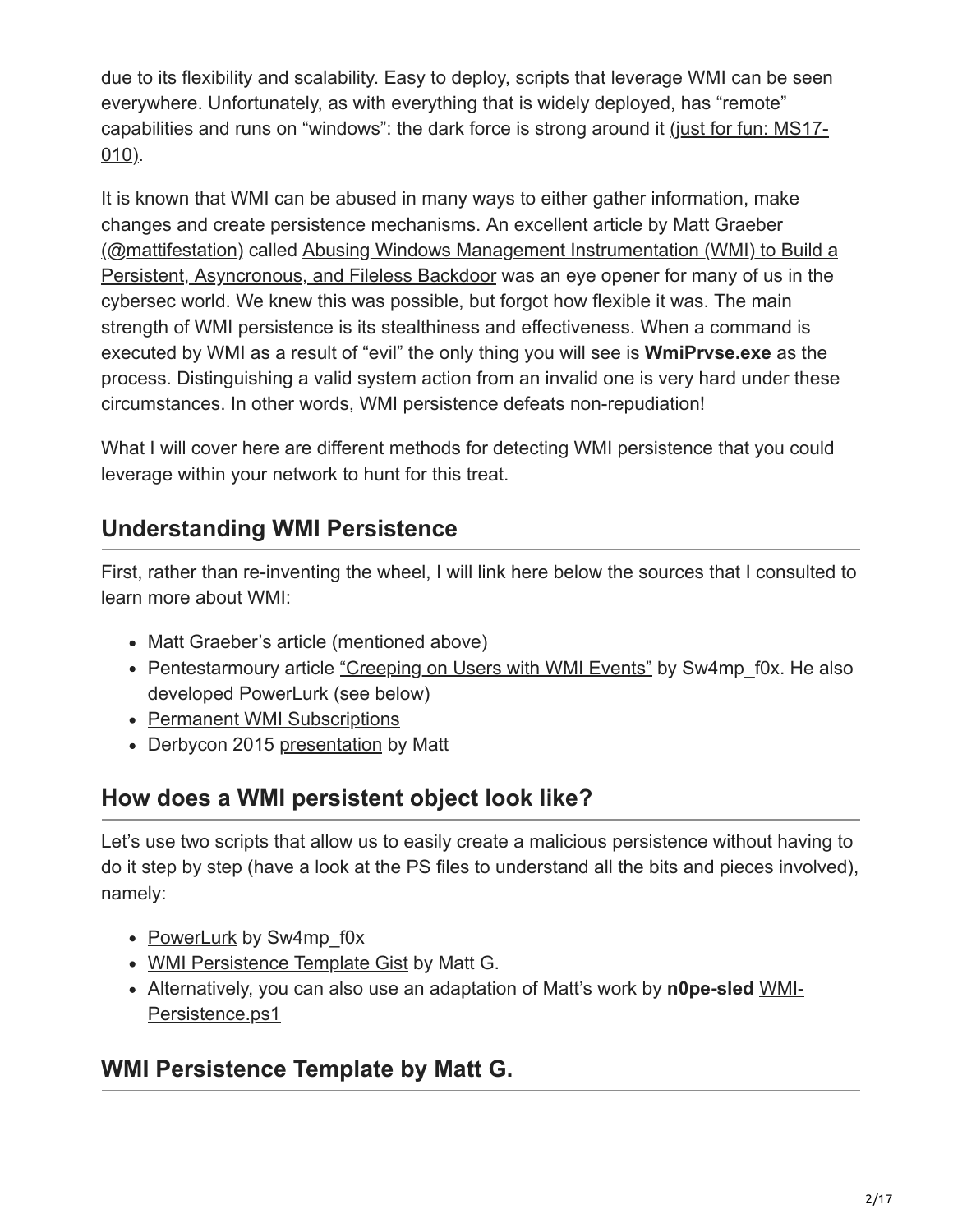We tweaked some of the parameters in the script to make sure the timer event launches every minute and that no cleanup is performed at the end. After launching it, we can inspect the newly created Event Consumers/Filters/Bindings as follows:

## **EventFilter**

Get-WmiObject -Namespace root\subscription -Class \_\_EventFilter

### Result:

| $\_$ GENUS          | $\therefore$ 2                                                    |
|---------------------|-------------------------------------------------------------------|
| $\_$ CLASS          | : EventFilter                                                     |
| __SUPERCLASS        | : __IndicationRelated                                             |
| __DYNASTY           | : __SystemClass                                                   |
| __RELPATH           | : __EventFilter.Name="TimerTrigger"                               |
| _PROPERTY_COUNT : 6 |                                                                   |
| _DERIVATION         | : $\{\_\}$ IndicationRelated, $\_\$ SystemClass $\}$              |
| __SERVER            | : W10B1                                                           |
| __NAMESPACE         | : ROOT\subscription                                               |
| <b>PATH</b>         | : \\W10B1\R00T\subscription: __ EventFilter.Name="TimerTrigger"   |
| CreatorSID          | : $\{1, 5, 0, 0 \}$                                               |
| EventAccess         |                                                                   |
| EventNamespace      | : root/cimv2                                                      |
| Name                | : TimerTrigger                                                    |
| **Query             | : SELECT * FROM __ TimerEvent WHERE TimerID = 'PayloadTrigger' ** |
| QueryLanguage       | : WQL                                                             |
| PSComputerName      | : W10B1                                                           |

## **EventConsumer**

Get-WmiObject -Namespace root\subscription -Class \_\_EventConsumer

Result: [snip]

| $\_$ GENUS                                                            | $\therefore$ 2                                                                      |  |  |
|-----------------------------------------------------------------------|-------------------------------------------------------------------------------------|--|--|
| CLASS                                                                 | : CommandLineEventConsumer                                                          |  |  |
| SUPERCLASS                                                            | : EventConsumer                                                                     |  |  |
| DYNASTY                                                               | : __SystemClass                                                                     |  |  |
| RELPATH                                                               | : CommandLineEventConsumer.Name="ExecuteEvilPowerShell"                             |  |  |
| PROPERTY COUNT                                                        | $\div$ 27                                                                           |  |  |
| DERIVATION                                                            | : { __EventConsumer, __IndicationRelated, __SystemClass}                            |  |  |
| SERVER                                                                | : W10B1                                                                             |  |  |
| __NAMESPACE                                                           | : ROOT\subscription                                                                 |  |  |
| <b>PATH</b>                                                           |                                                                                     |  |  |
|                                                                       | \\W10B1\ROOT\subscription:CommandLineEventConsumer.Name="ExecuteEvilPowerShell"     |  |  |
|                                                                       | **CommandLineTemplate : powershell.exe -NoP -C "iex                                 |  |  |
|                                                                       | ([Text.Encoding]::Unicode.GetString([Convert]::FromBase64String((Get-ItemProperty - |  |  |
| Path HKLM:\SOFTWARE\PayloadKey -Name PayloadValue).PayloadValue)))"** |                                                                                     |  |  |

## **FilterToConsumerBinding**

Get-WmiObject -Namespace root\subscription -Class \_\_FilterToConsumerBinding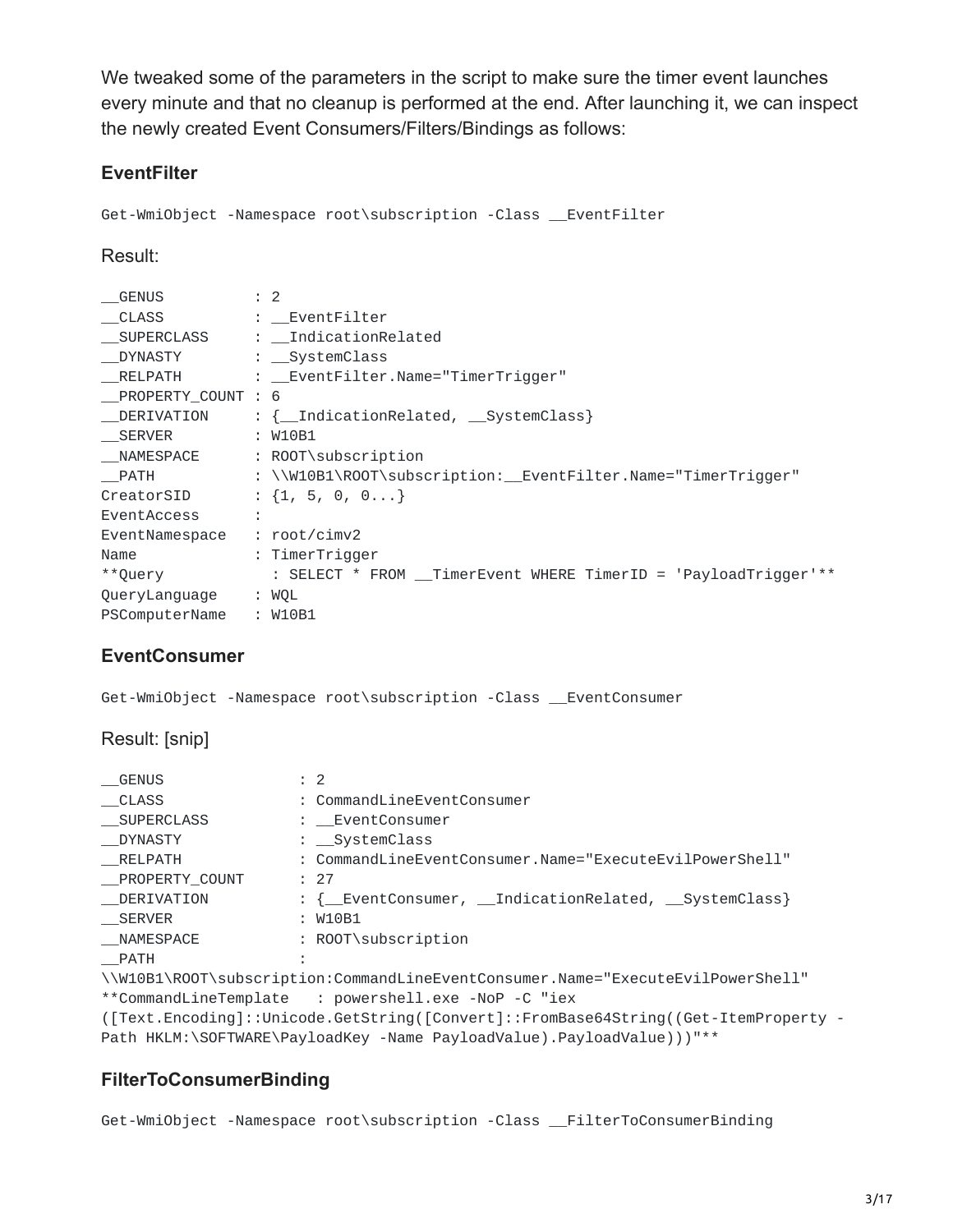Result: [snip]

| NAMESPACE                                                                             | : ROOT\subscription                                       |  |  |  |
|---------------------------------------------------------------------------------------|-----------------------------------------------------------|--|--|--|
| ** PATH                                                                               |                                                           |  |  |  |
| \\W10B1\ROOT\subscription:__FilterToConsumerBinding.Consumer="CommandLineEventConsume |                                                           |  |  |  |
|                                                                                       |                                                           |  |  |  |
| **Consumer                                                                            | : CommandLineEventConsumer.Name="ExecuteEvilPowerShell"** |  |  |  |
| CreatorSID                                                                            | $\colon \{1, 5, 0, 0 \ldots \}$                           |  |  |  |
| DeliverSynchronously                                                                  | : False                                                   |  |  |  |
| DeliveryQoS                                                                           |                                                           |  |  |  |
| **Filter                                                                              | : __EventFilter.Name="TimerTrigger"**                     |  |  |  |

As we can observe, this persistence is based off a Timer *intrinsic* Event type. If you launched it and head to C:\ you will see the *payload\_result.txt* file as per the script:

```
$TimerArgs = @{IntervalBetweenEvents = ([UInt32] 6000) # 6000 ms == 1 min
    SkipIfPassed = $False
    TimerId = $TimerName
}
$Payload = {# Prep your raw beacon stager along with Invoke-Shellcode here
    "Owned at $(Get-Date)" | Out-File C:\payload_result.txt
}
```
Let's look at the persistent registry key generated by the script via Invoke-WmiMethod -Namespace root/default -Class StdRegProv -Name CreateKey -ArgumentList @(\$HiveVal, \$PayloadKey) (*creating the Registry Key*) & Invoke-WmiMethod - Namespace root/default -Class StdRegProv -Name SetStringValue -ArgumentList @(\$HiveVal, \$PayloadKey, \$EncodedPayload, \$PayloadValue) (*storing the payload value inside the key*)

PS C:\Windows\system32> Get-ItemProperty 'HKLM:\SOFTWARE\PayloadKey'

```
PayloadValue :
DQAKACAAIAAgACAAIwAgAFAAcgBlAHAAIAB5AG8AdQByACAAcgBhAHcAIABiAGUAYQBjAG8AbgAgAHMAdABhA
```
PSPath : Microsoft.PowerShell.Core\Registry::HKEY\_LOCAL\_MACHINE\SOFTWARE\PayloadKey PSParentPath : Microsoft.PowerShell.Core\Registry::HKEY\_LOCAL\_MACHINE\SOFTWARE PSChildName : PayloadKey PSDrive : HKLM PSProvider : Microsoft.PowerShell.Core\Registry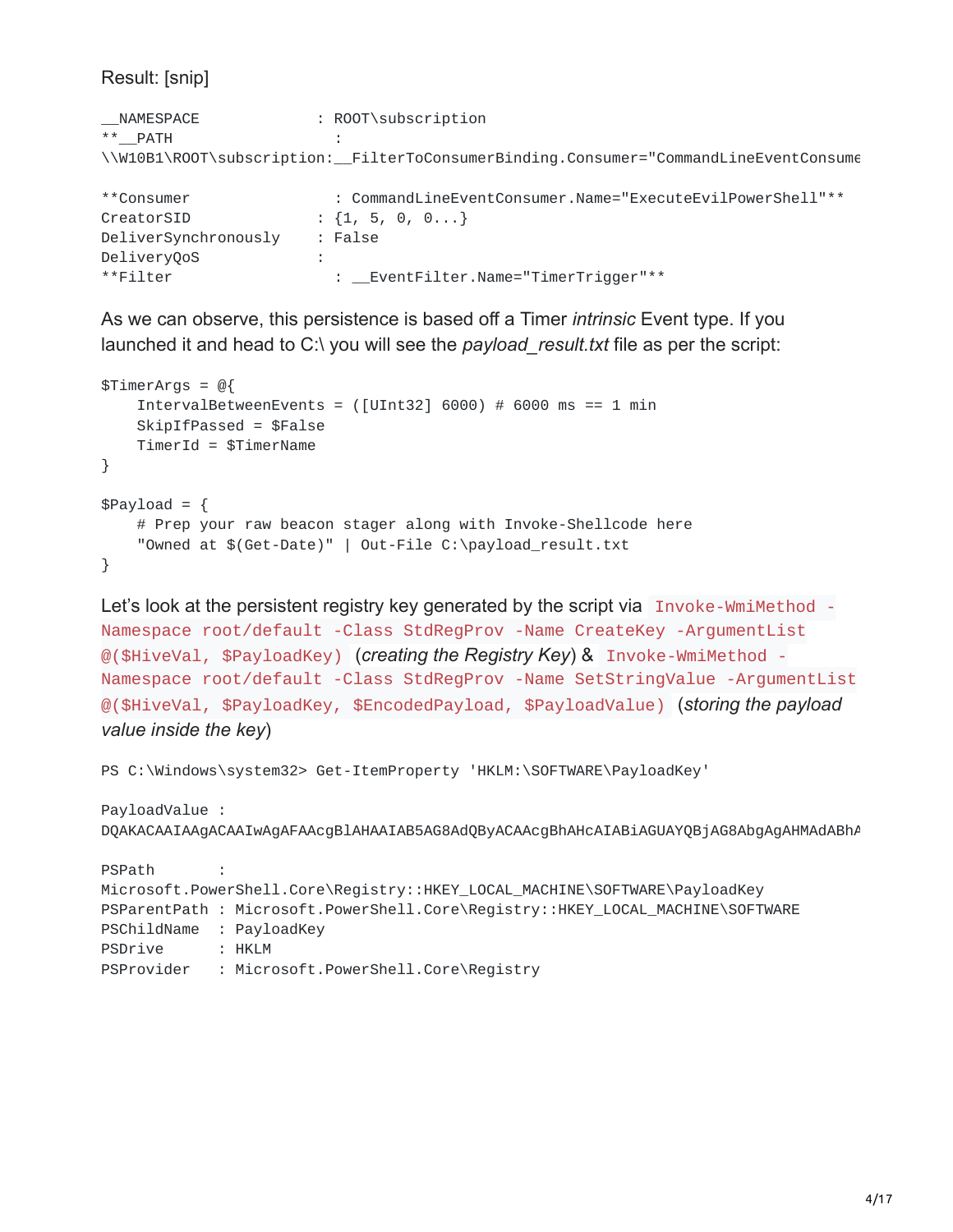#### Alternatively: Registry Editor File Edit View Favorites Help HARDWARE Name Type Data SAM ab (Default) REG SZ (value not set) SECURITY ab PayloadValue REG SZ DQAKACAAIAAgACAAIwAgAFAAcgBIAHAAIAB5AG8AdQByACAAcgBhAHcAIABiAGUAYQBjAG8Ab.. SOFTWARE  $7 - \mathsf{Zip}$ Adersoft Classes Clients Google Intel Macromedia Microsoft Mozilla Notepad++ ODBC OFM Partner PayloadKey

We can observe the BASE64 ciphered payload (hold on to this, as it will become one of our detection artifacts later).

Now let's throw in that juicy **iex** keyword to the Splunk mix and see what it comes up with: Query: WmiPrvse OR powershell AND "iex" (NOT \*google\* NOT splunk NOT TargetImage=\*powershell\* NOT TargetImage=\*wmiprvse\* NOT TargetImage=\*chrome\* NOT TargetImage=\*vmware\* NOT EventCode=600) | reverse | table \_time, EventCode, Message

| _time $\circ$       | EventCode © | Message ©                                                                                                                                                                                                                                                                                                                                                                                                                                                                                                                                                                                                                                                                                                                                                                |
|---------------------|-------------|--------------------------------------------------------------------------------------------------------------------------------------------------------------------------------------------------------------------------------------------------------------------------------------------------------------------------------------------------------------------------------------------------------------------------------------------------------------------------------------------------------------------------------------------------------------------------------------------------------------------------------------------------------------------------------------------------------------------------------------------------------------------------|
| 2017-09-19 23:44:10 | 20          | WmiEventConsumer activity detected: EventType: WmiConsumerEvent UtcTime: 2017-09-20 06:44:10.618 Operation: Created User: W10B1\Artanis Name: "ExecuteEvill<br>([Text.Encoding]::Unicode.GetString([Convert]::FromBase64String((Get-ItemProperty -Path HKLM:\\SOFTWARE\\PayloadKey -Name PayloadValue).PayloadValue))\""                                                                                                                                                                                                                                                                                                                                                                                                                                                 |
| 2017-09-19 23:44:10 | 5861        | Namespace = //./root/subscription; Eventfilter = TimerTrigger (refer to its activate eventid:5859); Consumer = CommandLineEventConsumer="ExecuteEvilPowerShell";<br>0, 0, 5, 21, 0, 0, 0, 61, 142, 116, 171, 40, 226, 113, 232, 97, 254, 162, 59, 233, 3, 0, 0}; EventNamespace = "root/cimv2"; Name = "TimerTrigger"; Query = "SELECT * FROM _<br>Consumer: instance of CommandLineEventConsumer { CommandLineTemplate = "powershell.exe -NoP -C \"iex ([Text.Encoding]::Unicode.GetString([Convert]::FromBas<br>PayloadValue).PayloadValue)))\""; CreatorSID = {1, 5, 0, 0, 0, 0, 0, 5, 21, 0, 0, 0, 61, 142, 116, 171, 40, 226, 113, 232, 97, 254, 162, 59, 233, 3, 0, 0}; Name = "ExecuteEvilPow                                                                     |
| 2017-09-19 23:44:22 | 400         | Engine state is changed from None to Available. Details: NewEngineState=Available PreviousEngineState=None SequenceNumber=13 HostName=ConsoleHost HostVe<br>HostApplication=powershell.exe-NoP-C iex ([Text.Encoding]::Unicode.GetString([Convert]:FromBase64String((Get-ItemProperty-Path HKLM:\SOFTWARE\PayloadKey<br>RunspaceId=0a4191f5-9ee9-417b-9ebe-fbb73aa20b37 PipelineId= CommandName= CommandType= ScriptName= CommandPath= CommandLine=                                                                                                                                                                                                                                                                                                                      |
| 2017-09-19 23:44:22 |             | Process Create: UtcTime: 2017-09-20 06:44:22.603 ProcessGuid: {84C16840-0E46-59C2-0000-00103A711100} ProcessId: 1756 Image: C:\Windows\System32\Window<br>(Text.Encoding)::Unicode.GetString([Convert]::FromBase64String((Get-ItemProperty -Path HKLM:\SOFTWARE\PayloadKey -Name PayloadValue).PayloadValue))" Curr<br>{84C16840-0DD4-59C2-0000-0020E7030000} LogonId: 0x3E7 TerminalSessionId: 0 IntegrityLevel: System Hashes:<br>SHA1=044A0CF1F6BC478A7172BF207EEF1E201A18BA02,MD5=097CE5761C89434367598B34FE32893B,SHA256=BA4038FD20E474C047BE8AAD5BFACDB1BFC1E<br>ParentProcessGuid: {84C16840-0DDF-59C2-0000-001086EA0200} ParentProcessId: 2448 ParentImage: C:\Windows\System32\wbem\WmiPrvSE.exe ParentCommand                                                  |
| 2017-09-19 23:44:22 |             | Process Create: UtcTime: 2017-09-20 06:44:22.617 ProcessGuid: {84C16840-0E46-59C2-0000-001040731100} ProcessId: 4492 Image: C:\Windows\System32\conhost<br>CurrentDirectory: C:\Windows User: NT AUTHORITY\SYSTEM LogonGuid: {84C16840-0DD4-59C2-0000-0020E7030000} LogonId: 0x3E7 TerminalSessionId: 0 IntegrityL<br>SHA1=00667A0F0C0D5E9DA697E9FF54ECDDD449259354,MD5=D752C96401E2540A443C599154FC6FA9,SHA256=046F7A1B4DE67562547ED9A180A72F481FC41I<br>ParentProcessGuid: {84C16840-0E46-59C2-0000-00103A711100} ParentProcessId: 1756 ParentImage: C:\Windows\System32\WindowsPowerShell\v1.0\powershell.e<br>([Text.Encoding]::Unicode.GetString([Convert]::FromBase64String((Get-ItemProperty -Path HKLM:\SOFTWARE\PayloadKey -Name PayloadValue).PayloadValue)))" |
| 2017-09-19 23:44:23 | 403         | Engine state is changed from Available to Stopped. Details: NewEngineState=Stopped PreviousEngineState=Available SequenceNumber=15 HostName=ConsoleHost F<br>HostApplication=powershell.exe-NoP-C iex ([Text.Encoding]::Unicode.GetString([Convert]::FromBase64String((Get-ItemProperty-Path HKLM:\SOFTWARE\PayloadKey<br>RunspaceId=0a4191f5-9ee9-417b-9ebe-fbb73aa20b37 PipelineId= CommandName= CommandType= ScriptName= CommandPath= CommandLine=                                                                                                                                                                                                                                                                                                                    |

We start observing some other interesting events popping up here. Disregarding Sysmon EventCode 20 (belongs to the new 6.10 version) which will be dissected later, we can see **5861** (Source: *Microsoft-Windows-WMI-Activity/Operational*), **400** (Source: *Windows* Powershell / Message: **Engine state is changed from None to Available**)<sup>1</sup> and 403 (Source: *Windows Powershell* / Message: **Engine state is changed from Available to** Stopped)<sup>2</sup>. All of them are standard Windows Events, I haven't "enabled" anything in particular here. I'm just farming what the OS already gives you by default.

The interesting thing about all these events is that they all reveal the powershell code used as payload: powershell.exe -NoP -C iex ([Text.Encoding]::Unicode.GetString([Convert]::FromBase64String((Get-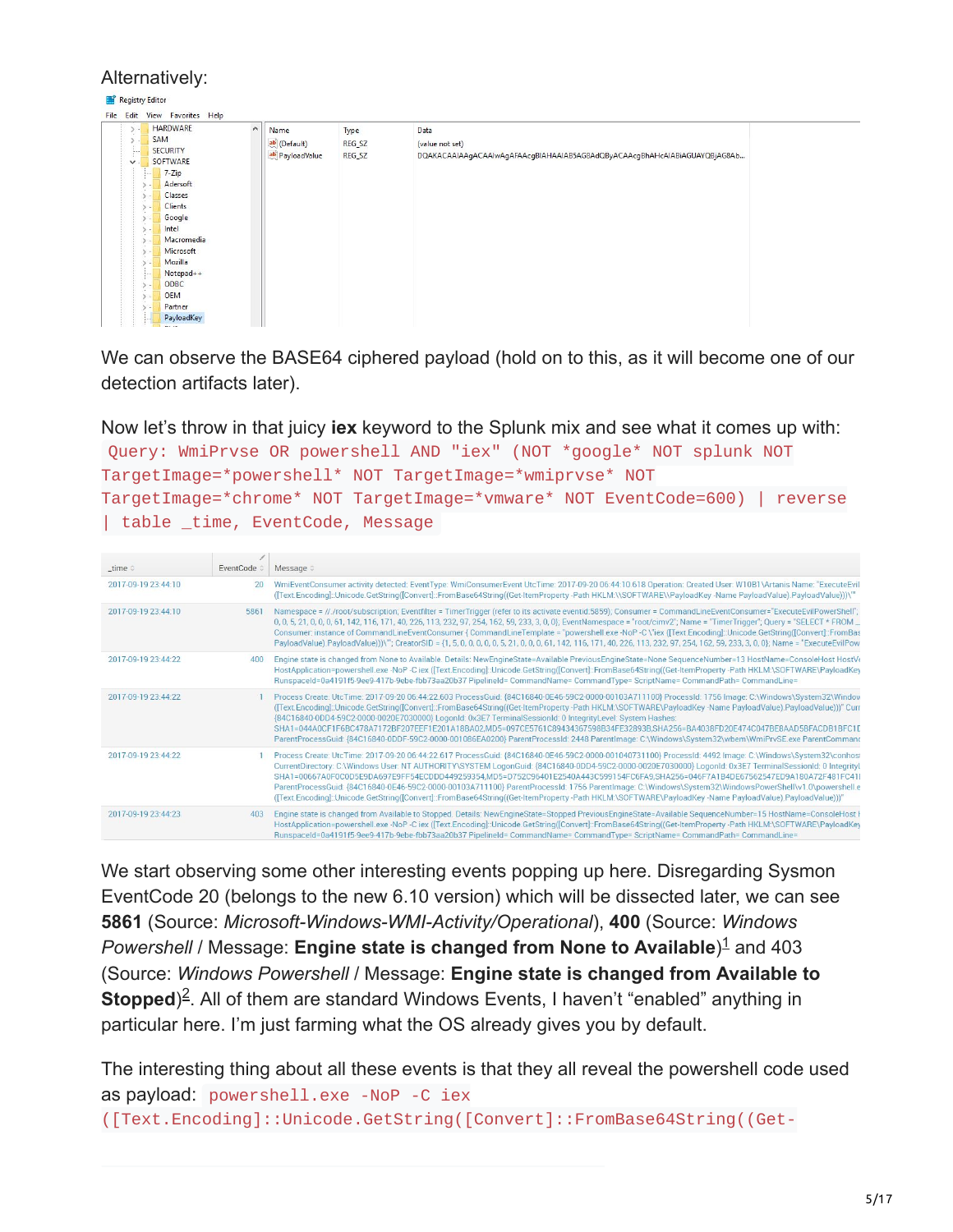```
ItemProperty -Path HKLM:\SOFTWARE\PayloadKey -Name
PayloadValue).PayloadValue))) ― ―
```
Most interesting of them all is Event 5861, which is giving us a lot of information about the persistence, namely the Binding itself.

## **WMI Persistence via PowerLurk by Sw4mpf0x**

We can reproduce the same Timer Triggered Event as above with more ease with this great script which allows for a lot of flexibility.

Register-MaliciousWMIEvent -EventName MaliciousWMIEvent -LocalScriptBlock {Invoke-Expression -Command "cmd /c calc.exe"} -Trigger Interval -IntervalPeriod 60 -TimerId MaliciousTimer

this will simply start calc every 60 seconds and we can see the timer event

| __GENUS                       | $\therefore$ 2                                                             |
|-------------------------------|----------------------------------------------------------------------------|
| $\_$ CLASS                    | : _IntervalTimerInstruction                                                |
| __SUPERCLASS                  | : TimerInstruction                                                         |
| _DYNASTY                      | : SystemClass                                                              |
| RELPATH                       | : __IntervalTimerInstruction.TimerId="MaliciousTimer"                      |
| _PROPERTY_COUNT               | $\colon$ 3                                                                 |
| _DERIVATION                   | : {_TimerInstruction, __EventGenerator, __IndicationRelated,               |
| $_$ SystemClass}              |                                                                            |
| SERVER                        | : W10B1                                                                    |
| __NAMESPACE                   | $:$ ROOT\cimv2                                                             |
| <b>PATH</b>                   |                                                                            |
|                               | **\\W10B1\ROOT\cimv2:__IntervalTimerInstruction.TimerId="MaliciousTimer"** |
| IntervalBetweenEvents : 60000 |                                                                            |
| SkipIfPassed                  | : False                                                                    |
| TimerId                       | : MaliciousTimer                                                           |
| PSComputerName                | : W10B1                                                                    |

Let's go ahead and remove it though:

```
Get-WMIObject -Namespace root\Subscription -Class __FilterToConsumerBinding |
Remove-WmiObject -Verbose
Get-WMIObject -Namespace root\Subscription -Class __EventFilter | Remove-WmiObject -
Verbose
Get-WMIObject -Namespace root\Subscription -Class __EventConsumer | Remove-WmiObject
-Verbose
Get-WmiObject -Class __IntervalTimerInstruction | Remove-WmiObject -Verbose
```
We can do many more things, but this post is mainly about how to detect such sneaky persistence mechanisms, so let's go ahead and grab our majestic *free* install of Splunk Enterprise with a 60 day trial and let's make use of our best friend Sysmon the Great.

## **WMI Persistence Detection**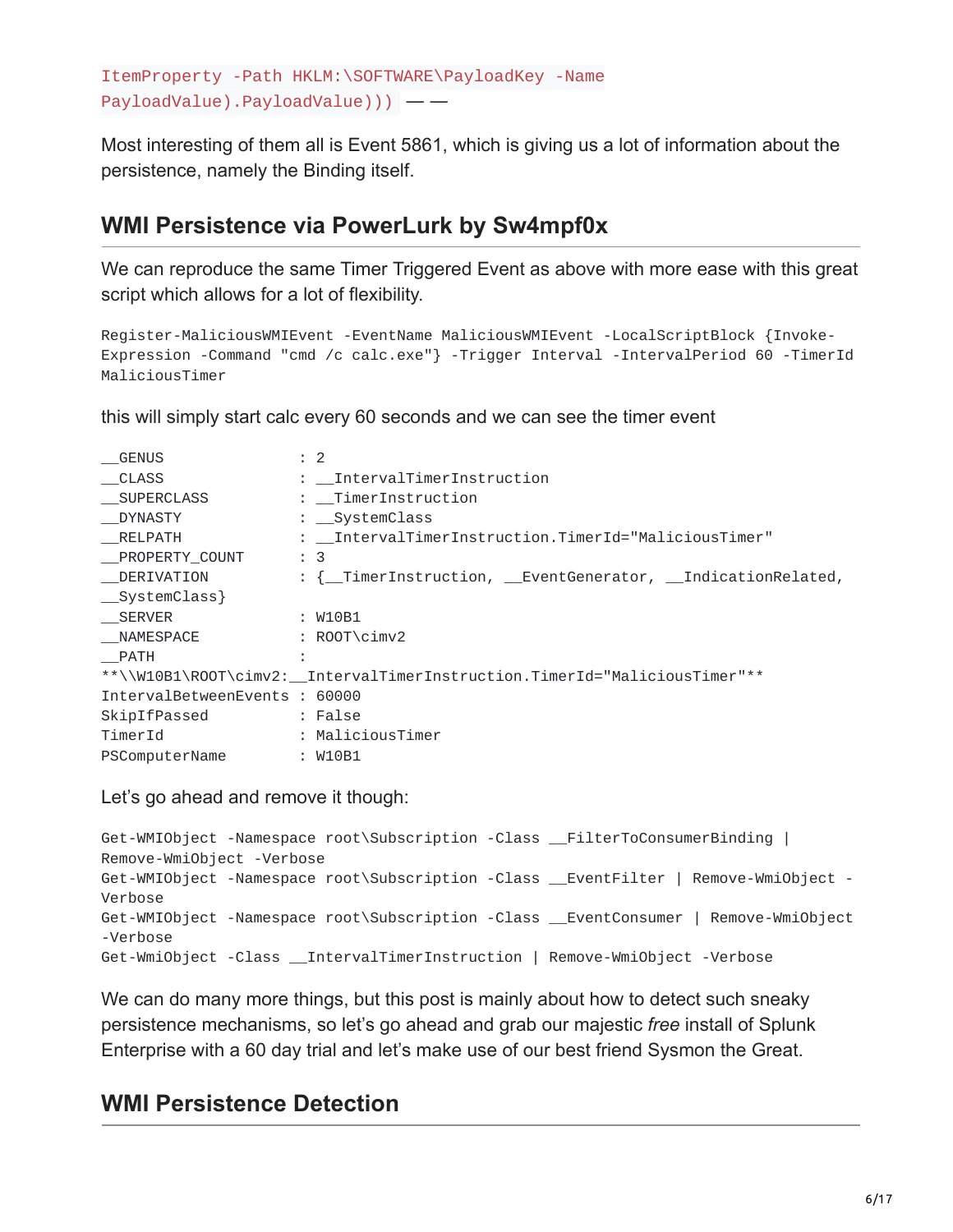For the purposes of this test, I've used a "log all" approach with Sysmon, you can find a sample config file [here](https://github.com/darkquasar/THL/blob/master/Templates/SysmonConfig-LogAll.xml) (*Threat Hunting Ecosystem as a Code* is my next project, don't look at it yet, it's ugly!)

So let's go ahead and create a new TimerEvent and see what our logs come up with. We shall use the following search:

LogName=Microsoft-Windows-WMI-Activity/Operational AND NOT EventCode=5858 AND NOT "sysmon"

1. First thing we notice is that Windows already comes with a default "WMI-Event Detector" which is **Event Id 5860** in the *Microsoft-Windows-WMI-Activity/Operational* Log



2. Second, becase I am running Powershell v5, Script Block Auditing is enabled by default, hence, the malicious script was also captured:

```
02/03/2018
           03/02/2018 03:07:46 AM
           LogName=Microsoft-Windows-PowerShell/Operational
03:07:46.000
           SourceName=Microsoft-Windows-PowerShell
           EventCode=4104
           EventType=3
           Type=Warning
           ComputerName=W10B1
           User=NOT_TRANSLATED
           Sid=S-1-5-21-2876542525-3899777576-1000537697-1001
           SidType=0
           TaskCategory=Execute a Remote Command
           OpCode=On create calls
           RecordNumber=189
           Keywords=None
           Message=Creating Scriptblock text (3 of 3):
           at uses a custom WMI class for storage.
           .EXAMPLE
           PS C:\>Add-TemplateLurker -EventName Lurker -Registry
           This command will create a WMI event that uses the registry for storage.
           . FXAMPLE
           PS C:\>Add-TemplateLurker -EventName Lurker -WMI -NamespaceName root\cimv2\KeeThief -ExposeNamespace
           This command will create a W\!M event that uses a custom W\!M class for storage at 'root\cimv2\KeeThief'.
           will be readable remotely by 'Everyone'
           #Param (
                   [Parameter(ParameterSetName = 'WMI')]
                   [String]
                   $ClassName = 'WindowsUpdate',
                   [Parameter(Mandatory = $True, ParameterSetName = 'Registry')]
                   [Parameter(Mandatory = $True, ParameterSetName = 'WMI')]
                   [String]
                   $EventName,
```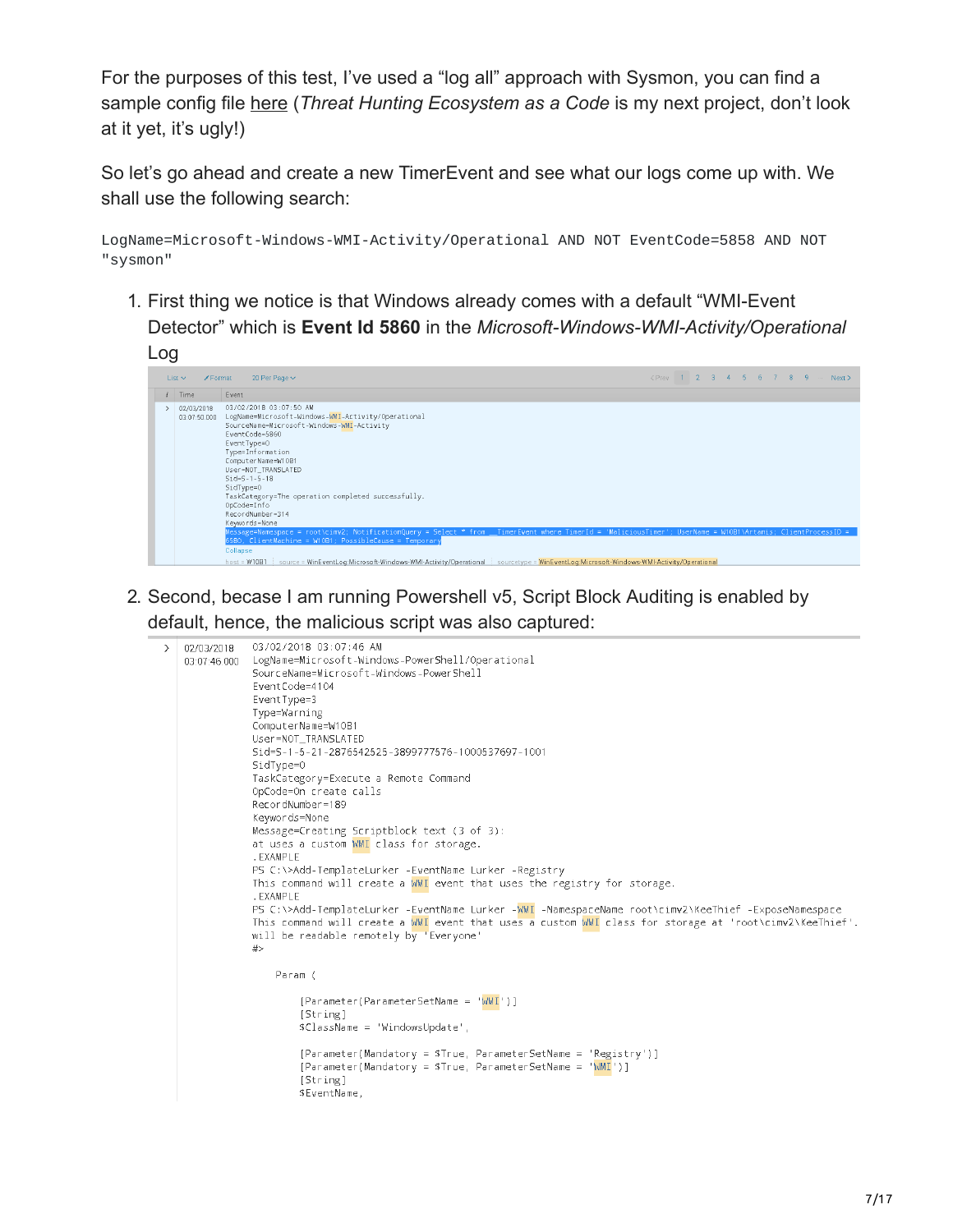3. We also notice via another Event Id 5860 that some application with the Process Id



Who is this guy?

|                    |     |       | PS C:\WINDOWS\system32> Get-Process -Id 2024 |        |                        |
|--------------------|-----|-------|----------------------------------------------|--------|------------------------|
| $Handles$ $NPM(K)$ |     | PM(K) | WS(K)                                        | CPU(s) | Id SI ProcessName      |
|                    |     |       |                                              |        |                        |
| 425                | 20. | 22676 | 21804                                        |        | 174.56 2024 0 Sysmon64 |

**Note:** TL;DR. Well it seems that the new capability added by Sysmon to monitor WMI Events (SYSMON EVENT ID 19 & 20 & 21 : WMI EVENT MONITORING [WmiEvent]) is nothing else but a few queries issued to the WMI service which are then reported back to their own log space (Sysmon/Operational). Essentially sysmon is *registering itself here as a subscriber for intrinsic events*. This pretty much means Sysmon is duplicating on effort here, since Windows already comes with native events to detect WMI operations. It doesn't mean though that this feature is plain redundant, since our logging architecture could be simplified by just looking at Sysmon events rather than having to fork to Windows native events for WMI. Anyway, let's keep digging shall we ;)

The only problem we noticed here is that, for Timer-based WMI Events, **sysmon wasn't generating any logs**. So *you need to monitor Windows Event Id 5859/5861 if you want to catch those*. *― ―*

What would happen if we create a script event consumer?

```
$script = @'Set objFSO=CreateObject("Scripting.FileSystemObject")
outFile="c:\test\log.txt"
Set objFile = objFSO.CreateTextFile(outFile,True)
objFile.Write "%TargetInstance.ProcessName% started at PID
%TargetInstance.ProcessId%" & vbCrLf
objFile.Close
'@
Register-MaliciousWmiEvent -EventName CalcMalicious -PermanentScript $script -
```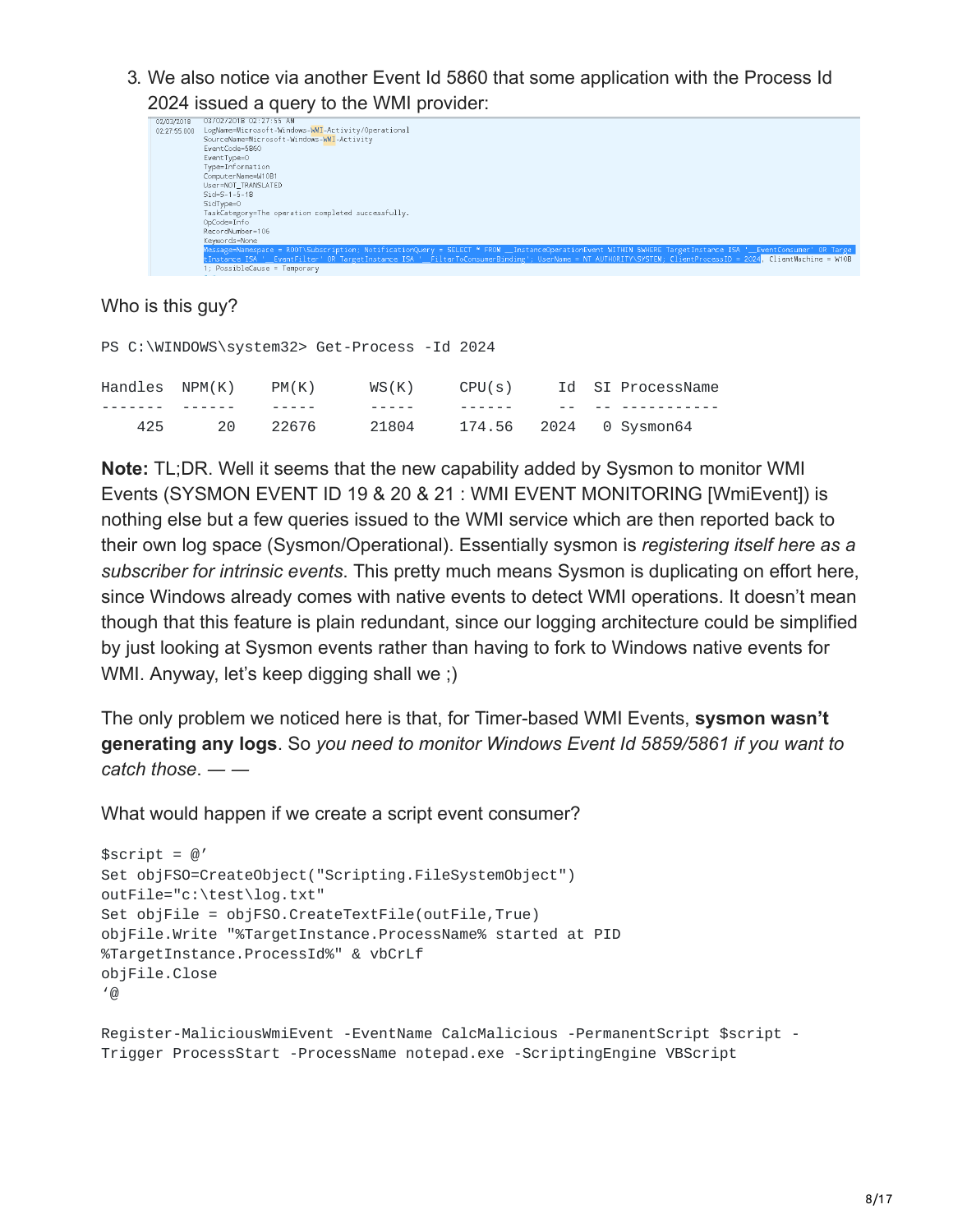```
LogName=Microsoft-Windows-WMI-Activity/Operational
SourceName=Microsoft-Windows-WMI-Activity
EventCode=5861
EventType=0
Type=Information
ComputerName=W10B1
User=NOT_TRANSLATED<br>Sid=S-1-5-18
SidType=0
TaskCategory=The operation completed successfully.
OpCode=Info
RecordNumber=319
Kevwords=None
.<br>Message=Namespace = //./root/subscription; Eventfilter = CalcMalicious (refer to its activate eventid:5859); Consumer = ActiveScriptEventConsumer="CalcMalici
ous"; PossibleCause = Binding EventFilter:
instance of _EventFilter
       CreatorSID = {1, 5, 0, 0, 0, 0, 0, 5, 21, 0, 0, 0, 61, 142, 116, 171, 40, 226, 113, 232, 97, 254, 162, 59, 233, 3, 0, 0};<br>EventNamespace = "root/cimv2";
       Name = "CalcMailricious"Query = "SELECT * FROM Win32_ProcessStartTrace WHERE ProcessName='notepad.exe'";
       QueryLanguage = "WQL";\mathcal{V}:
Perm. Consumer:
instance of ActiveScriptEventConsumer
       CreatorSID = {1, 5, 0, 0, 0, 0, 0, 5, 21, 0, 0, 0, 61, 142, 116, 171, 40, 226, 113, 232, 97, 254, 162, 59, 233, 3, 0, 0};
       Name = "CalcMalicious";
\nSet objFile = objFS0.CreateTextFile(outFile,True)
\nobjFile.Write \"%TargetInstance.ProcessName% started at PID %TargetInstance.ProcessId%\" & vbCrLf
\nobjFile.Close";
\} ;
```
As we can observe, this pretty handy Windows Event Id **5861** provides all the information pertaining to the FilterToConsumerBinding, the EventConsumer and EventFilter

We also observe Windows Event Id **5859** showing the EventFilter which is effectively registered in the NotificationQueue:

```
LogName=Microsoft-Windows-WMI-Activity/Operational
SourceName=Microsoft-Windows-WMI-Activity
EventCode=5859
EventType=0
Type=Information
ComputerName=W10B1
User=NOT_TRANSLATED
Sid=S-1-5-18
SidType=0
TaskCategory=The operation completed successfully.
OpCode=Info
RecordNumber=321
Keywords=None
Message=Namespace = //./root/CIMV2; NotificationQuery = SELECT * FROM
Win32_ProcessStartTrace WHERE ProcessName='notepad.exe'; OwnerName = S-1-5-21-
2876542525-3899777576-1000537697-1001; HostProcessID = 972; Provider= WMI Kernel
Trace Event Provider, queryID = 0; PossibleCause = Permanent
```
And one other small but important piece of information is the presence of Event Id **5857** which is telling us who the provider is (an executable) whose task is to carry out the actions determined in the EventConsumer class: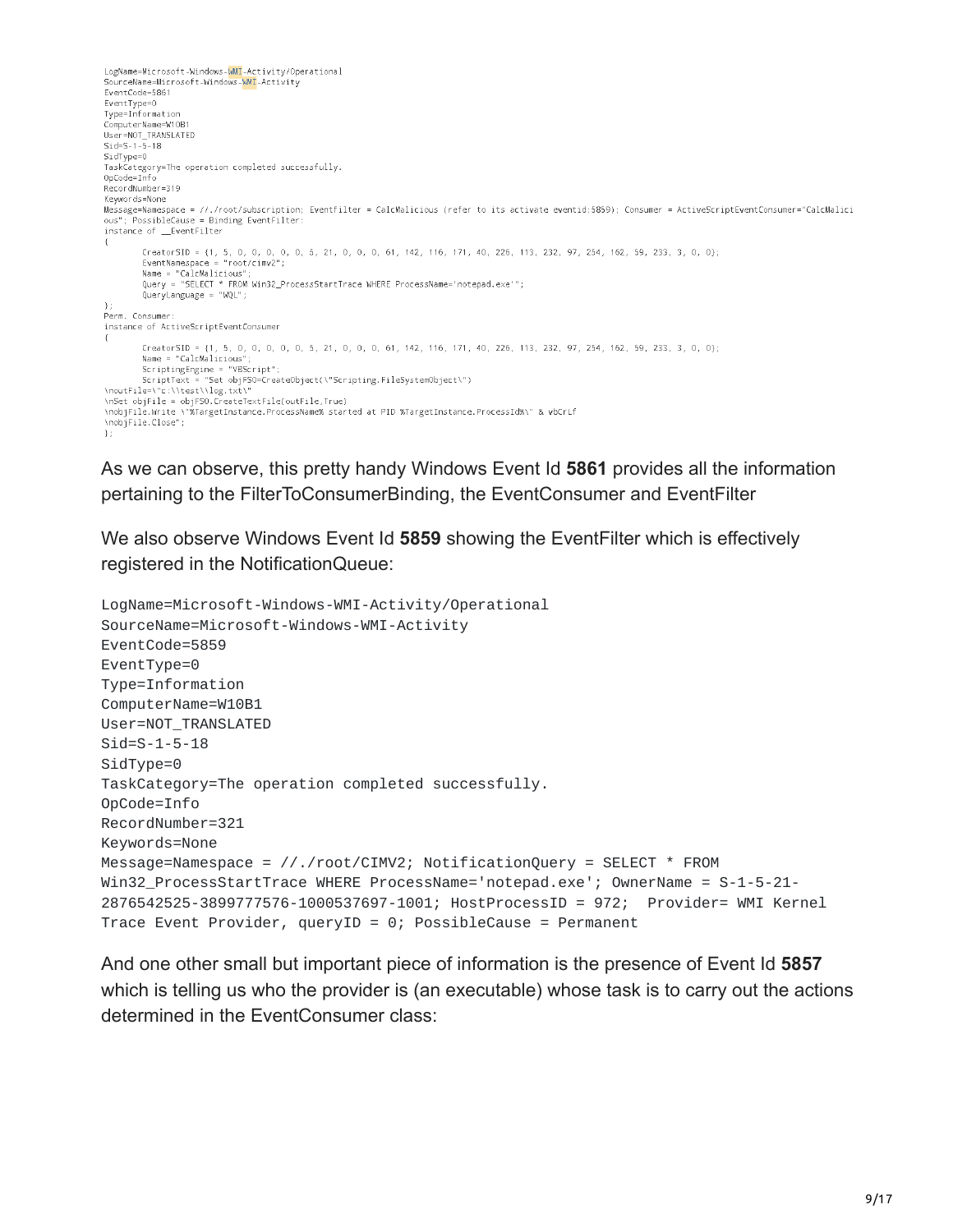LogName=Microsoft-Windows-WMI-Activity/Operational SourceName=Microsoft-Windows-WMI-Activity EventCode=5857 EventType=0 Type=Information ComputerName=W10B1 User=NOT\_TRANSLATED Sid=S-1-5-18 SidType=0 TaskCategory=The operation completed successfully. OpCode=Info RecordNumber=322 Keywords=None Message=ActiveScriptEventConsumer provider started with result code 0x0. HostProcess = wmiprvse.exe; ProcessID = 972; ProviderPath = %SystemRoot%\system32\wbem\scrcons.exe

Let's commit that to memory for a second:

**%SystemRoot%\system32\wbem\scrcons.exe**. What the event is telling us is the executable in charge of running our script. Riding the Google brave horses I was able to obtain good answers from the Internet Elders: https://msdn.microsoft.com/enus/library/aa940177(v=winembedded.5).aspx Here it says that these are the handlers for common event consumers:

Scrcons.exe. ActiveScriptEventConsumer Smtpcons.dll. SMTPEventConsumer Wbemcons.dll. CommandLineEventConsumer, NTEventLogEventConsumer, LogFileEventConsumer

So essentially, even if you are **NOT** monitoring for either **Sysmon Events 19, 20 & 21** or Windows native Events in the **WMI/Operational** space Ids **5857, 5859, 5860 & 5861**, you can **still** detect the presence of potentially malicious WMI persistence by leveraging the event consumer handlers listed above. Let's ask Sysmon for *Scrcons.exe*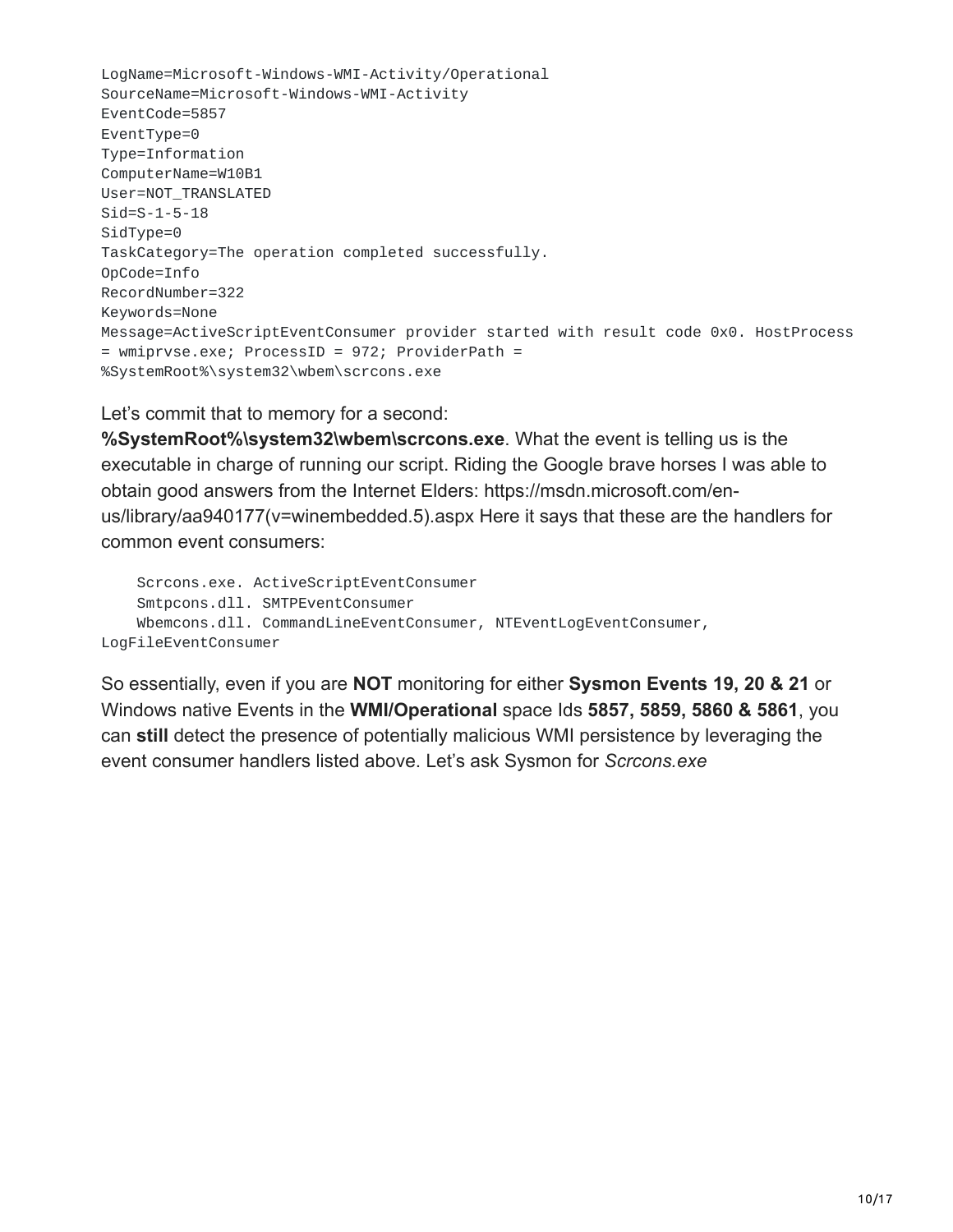LogName=Microsoft-Windows-Sysmon/Operational SourceName=Microsoft-Windows-Sysmon EventCode=1 EventType=4 Type=Information ComputerName=W10B1 User=NOT\_TRANSLATED  $Side = S - 1 - 5 - 18$ SidType=0 TaskCategory=Process Create (rule: ProcessCreate) OpCode=Info RecordNumber=2842696 Keywords=None Message=Process Create: UtcTime: 2018-03-02 11:55:18.217 ProcessGuid: {84C16840-3BA6-5A99-0000-0010C21F9A00} ProcessId: 5340 Image: C:\Windows\System32\wbem\scrcons.exe FileVersion: 10.0.16299.15 (WinBuild.160101.0800) Description: WMI Standard Event Consumer - scripting Product: Microsoft® Windows® Operating System Company: Microsoft Corporation CommandLine: C:\WINDOWS\system32\wbem\scrcons.exe -Embedding CurrentDirectory: C:\WINDOWS\system32\ User: NT AUTHORITY\SYSTEM LogonGuid: {84C16840-26F9-5A99-0000-0020E7030000} LogonId: 0x3E7 TerminalSessionId: 0 IntegrityLevel: System Hashes: MD5=67EDC3C4138D89D792A03BE456E158E9,SHA256=3EA7F6348C8783D810353F2961E1E7EE82E8DFA1366A1D65DC38EEB0A1866AE6 ParentProcessGuid: {84C16840-26FB-5A99-0000-0010ADB30000} ParentProcessId: 760 ParentImage: C:\Windows\System32\svchost.exe ParentCommandLine: C:\WINDOWS\system32\svchost.exe -k DcomLaunch -p

Now what a surprise! you would be expeting that *WmiPrvse.exe* would start *scrcons.exe*, instead it's this regular non-profit bloke *svchost.exe*. Sysmon is even providing us with the name Description: WMI Standard Event Consumer - scripting Looking for further clues of *scrcons.exe* returns a Sysmon Event Id 11 (File Created) event where our little friend created a file.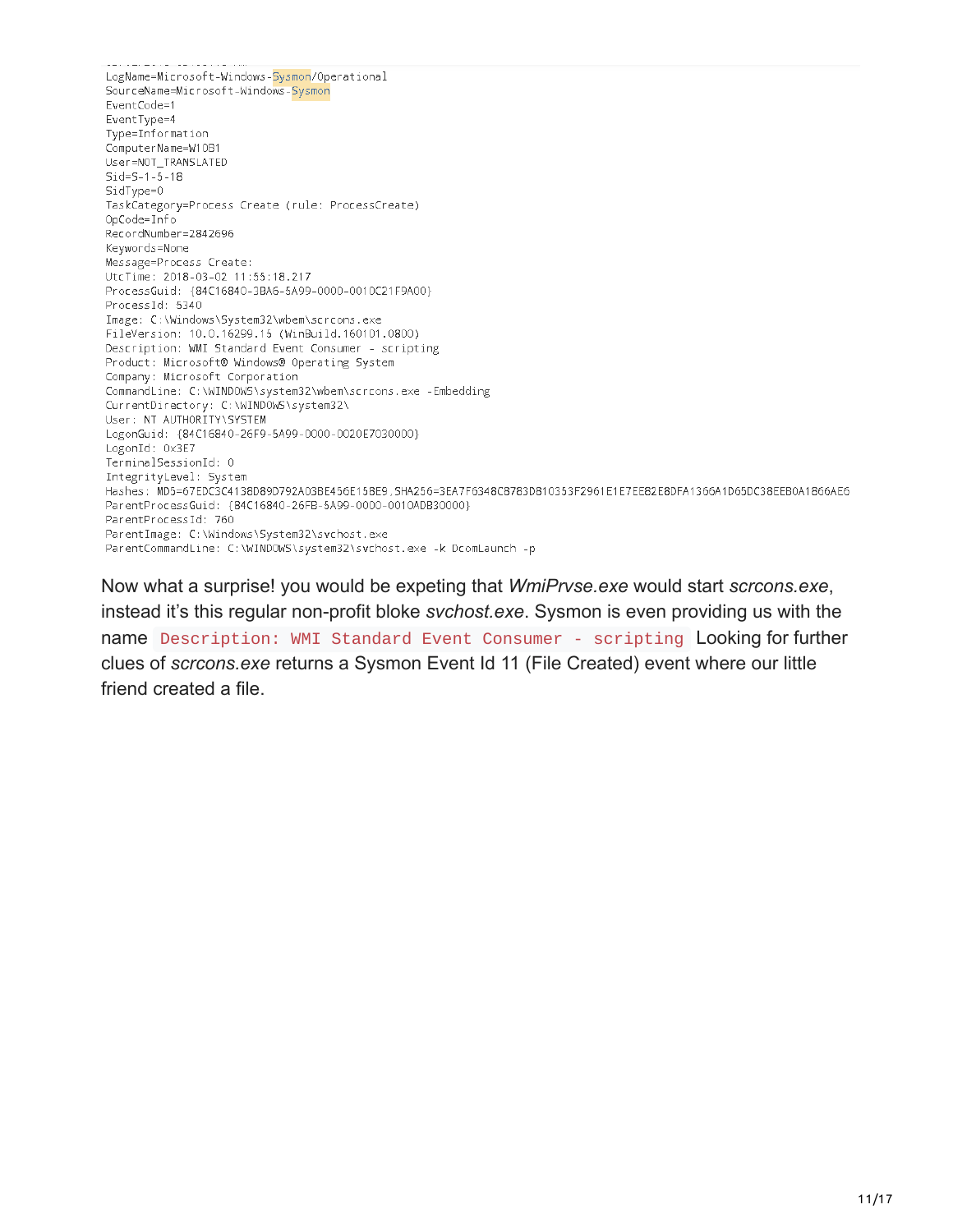LogName=Microsoft-Windows-Sysmon/Operational SourceName=Microsoft-Windows-Sysmon EventCode=11 EventType=4 Type=Information ComputerName=W10B1 User=NOT\_TRANSLATED  $Side=5-1-5-18$ SidType=0 TaskCategory=File created (rule: FileCreate) OpCode=Info RecordNumber=2843267 Keywords=None Message=File created: UtcTime: 2018-03-02 11:55:21.092 ProcessGuid: {84C16840-3BA6-5A99-0000-0010C21F9A00} ProcessId: 5340 Image: C:\WINDOWS\system32\wbem\scrcons.exe TargetFilename: C:\Test\log.txt CreationUtcTime: 2018-03-02 11:55:21.092

If we were expecting to see this file, written to disk by wscript.exe we will be disappointed *― ―*

This time though, Sysmon seems to have noticed that a malicious event subscription was created and here we have it:

```
Get-WinEvent -FilterHashtable @{logname="Microsoft-Windows-
Sysmon/Operational";id=20} | Select-Object -ExpandProperty Message
WmiEventConsumer activity detected:
EventType: WmiConsumerEvent
UtcTime: 2018-03-02 14:17:53.442
Operation: Created
User: W10B1\Artanis
Name: "CalcMalicious"
Type: Script
Destination: "Set
objFSO=CreateObject(\"Scripting.FileSystemObject\")\noutFile=\"c:\\test\\log.txt\"\nS
objFile = objFSO.Cre
ateTextFile(outFile,True)\nobjFile.Write \"%TargetInstance.ProcessName% started at
PID %TargetInstance.ProcessId%\" & vbCrLf\no
bjFile.Close"
```
If you are using Sysmon events to monitor for WMI event subscriptions, you only need to capture the results of **Event Id 19** as it will display the *event consumer* which is were the juicy information is that allows us to discriminate benign from malicious.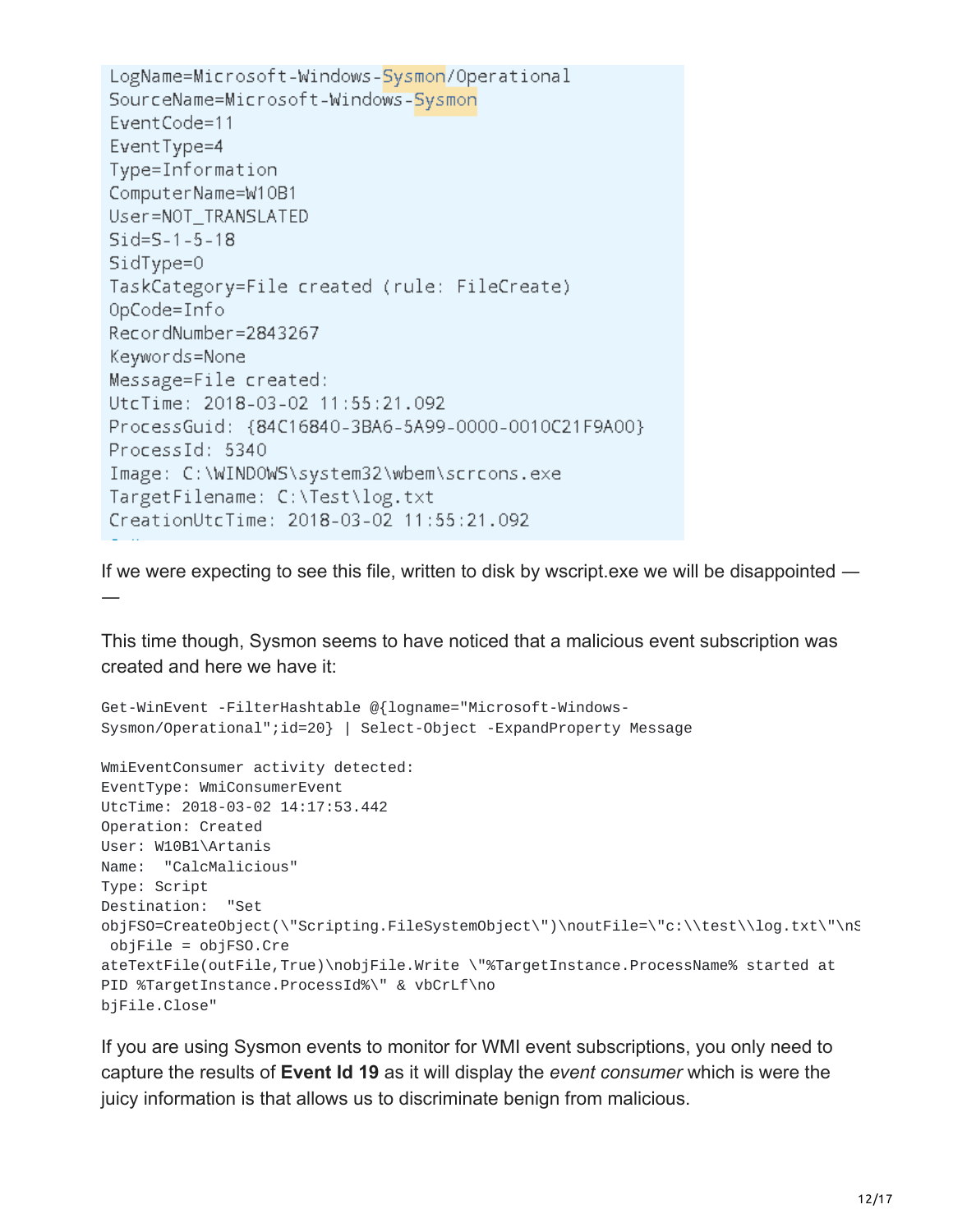What happens if we instead create a CommandLine Event Subscription instead of a Script based one? The command would look like this with PowerLurk:

Register-MaliciousWmiEvent -EventName LogCalc1 -PermanentCommand "cmd.exe /c msg Artanis This is Persistence!" -Trigger ProcessStart -ProcessName calculator.exe

This time, instead of *scrcons.exe* we shall see *wbemcons.dll* as the event handler, and instead of a process being a child of another process we shall see *WmiPrvse.exe loading wbemcons.dll*. In all my experimental hunts I can assure you that the presence of *wbemcons.dll* being loaded as a module by *WmiPrvse.exe* is **extremely rare**, so do pay attention to those if you are not monitoring WMI/Operational native Windows events.

I will leave it as an exercise to the reader to investigate which events are generated by creating a CommandLine Event Consumer.

# **What about DFIR?**

It happens to be the case that any permanent event subscription gets written to a WMI database file called OBJECTS.DATA that can be located here:

- C:\Windows\System32\wbem\Repository\OBJECTS.DATA
- C:\Windows\System32\wbem\Repository\FS\OBJECTS.DATA

It turns out that the information pertaining WMI event subscriptions can be located there in plain text. The file has a binary format and its structure, AFAIK, is undocumented. However, there are a few out there that were brave enough to come up with some cool python scripts that make use of The Sword of RegEx The Great and Meticulous that allow for parsing of these files, namely:

- https://github.com/darkquasar/WMI\_Persistence (developed by me)
- https://github.com/davidpany/WMI\_Forensics (David Pany script)
- https://github.com/fireeye/flare-wmi (a few scripts by FireEye analysts)

So even if you are (*well… luckily after reading this post "were"*) not collecting any WMI telemetry data in your environment, you can still go out there and hunt for these threats by collecting all the **OBJECTS.DATA** files in your hosts. The scripts listed above allow for easy parsing of a folder full of these files so the heavy lifting will be on the *collecting* side of things ;)

# **Detection Logics & Lessons Learned**

You may think that WMI fileless persistence and malware execution mechanisms are a very low risk threat thus spending business cycles into creating a detection for this drops way down the list of priorities. It is, however, **an extremely easy to detect tactic** and if your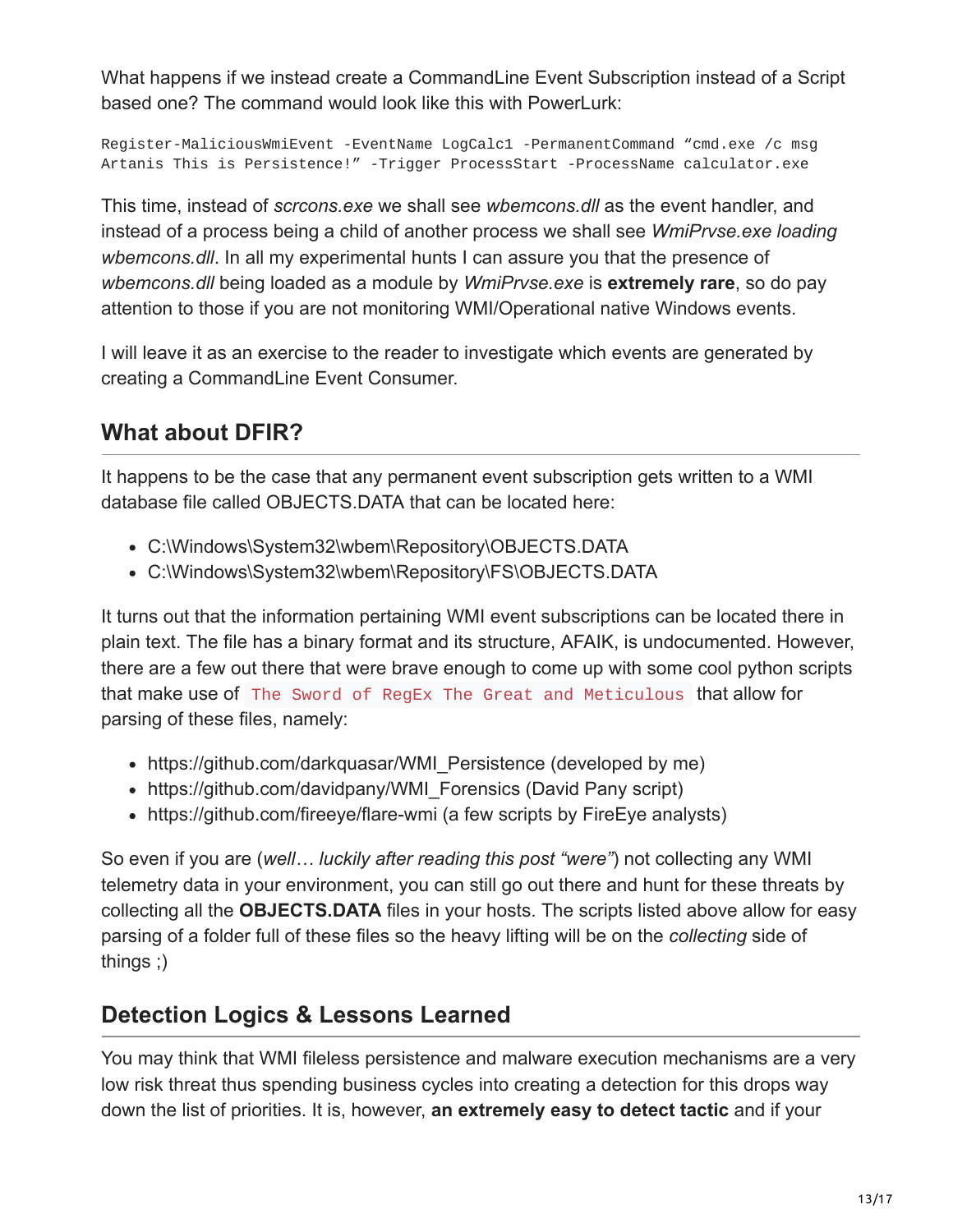priority list is not packed with threat scenarios like this one then you are not putting together a proper list!

We all know looking at detailed TTPs is a tedious process, but only by adopting a systemic approach you will be able to extend your detection & prevention surface. It's an ants work, mixed with that of a dragon *― ―*

|  | <b>So, to summarize</b> |
|--|-------------------------|
|  |                         |

| <b>Monitor</b>                                                                                                                                                                                                                            | <b>Detect</b>                                                                             | <b>Suited for</b>                                                                                                                                                                                                          |
|-------------------------------------------------------------------------------------------------------------------------------------------------------------------------------------------------------------------------------------------|-------------------------------------------------------------------------------------------|----------------------------------------------------------------------------------------------------------------------------------------------------------------------------------------------------------------------------|
| Sysmon Event Id 11 (File Write) where<br>"Image" is<br>"C:\WINDOWS\system32\wbem\scrcons.exe".                                                                                                                                            | Suspicious<br>files written by<br>the script<br>event<br>consumer<br>handler              | <b>Environments with</b><br>Sysmon monitoring                                                                                                                                                                              |
| Sysmon Event Id 1 where "ParentImage" is<br>C:\Windows\System32\svchost.exe AND<br>Image is<br>"C:\WINDOWS\system32\wbem\scrcons.exe".<br>Alternatively Windows Security Log Event ID<br>4688 (Process Created) can also be<br>monitored. | Instances of<br>an Active<br><b>Script Event</b><br>Consumer<br><b>WMI</b><br>Persistence | When you are not<br>monitoring Windows<br>native WMI/Operational<br>events OR, when a<br>malicious actor<br>disabled native<br>windows event logging<br>and you have another<br>technology in place (for<br>example EDR)   |
| Sysmon Event Id 7 where "Image" is<br>C:\Windows\System32\wbem\WmiPrvSE.exe<br>AND "ImageLoaded" contains<br>"wbemcons.dll".                                                                                                              | Instances of<br>an Active<br>CommandLine<br>Event<br>Consumer<br>Persistence              | When you are not<br>monitoring Windows<br>native WMI/Operational<br>events, OR, when a<br>malicious actor<br>disabled native<br>windows event logging<br>and you, have another<br>technology in place (for<br>example EDR) |
| Windows Event Id 5859 in WMI-<br>Activity/Operational                                                                                                                                                                                     | Suspicious<br>Event<br><b>Consumers</b>                                                   | Environments with no<br>Sysmon monitoring<br>using solely native<br><b>Windows Events OR for</b><br><b>Intrinsic Timer Events</b><br>(Sysmon doesn't catch<br>those!)                                                      |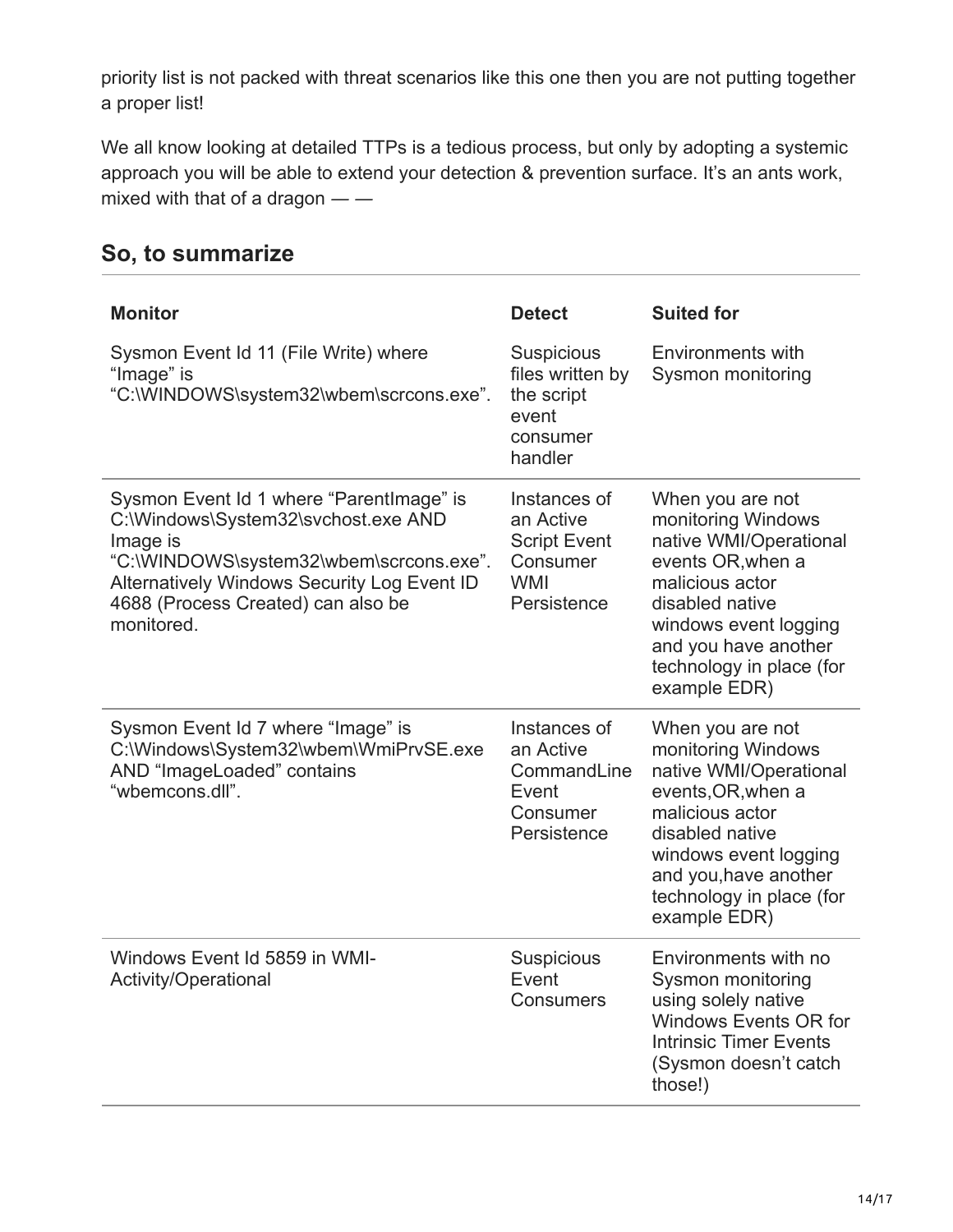| <b>Monitor</b>                                        | <b>Detect</b>                             | <b>Suited for</b>                                                                                                                                       |
|-------------------------------------------------------|-------------------------------------------|---------------------------------------------------------------------------------------------------------------------------------------------------------|
| Windows Event Id 5861 in WMI-<br>Activity/Operational | <b>Suspicious</b><br><b>Event Filters</b> | Environments with no<br>Sysmon monitoring<br>using solely native<br>Windows Events OR for<br>Intrinsic Timer Events<br>(Sysmon doesn't catch<br>those!) |

Hopefully in my next post I will resume the Mimikatz one and then I will jump into Meterpreter detections ;)

## **Changes to your Sysmon Config**

We will add a tag for the new event that has a pretty tight condition: it will only collect WMI events when they are created. This way, the FP ratio is reduced to a minimum, but as a trade off you need to be really paying attention and treat Alarms pertaining to these events as critical *always*.

```
<!--SYSMON EVENT ID 19,20,21 : WMIEvent-->
<WmiEvent onmatch="include">
        <Operation condition="is">Created</Operation>
</WmiEvent>
```
## **Some references**

- Malware using WMI Persistence: [WMIGhost](https://secrary.com/ReversingMalware/WMIGhost/) / Actors: [APT29POSHSPY](https://www.fireeye.com/blog/threat-research/2017/03/dissecting_one_ofap.html)
- [Yeap, cryptominers WMI'ing the \[email protected\]# out of Browsers](http://blog.trendmicro.com/trendlabs-security-intelligence/cryptocurrency-miner-uses-wmi-eternalblue-spread-filelessly/)
- This dude man! [mattifestation](https://twitter.com/mattifestation/status/899646620148539397)
- List of modules involved in each WMI event https://msdn.microsoft.com/enus/library/aa940177(v=winembedded.5).aspx
- https://msdn.microsoft.com/en-us/library/aa392282(v=vs.85).aspx This explains how to create an NTEventLogEventConsumer class and how to setup one of its properties (insertionstrings) to a string. It also does this via MOF and compiling the MOF. The MOF then is embedded in OBJECTS.DATA. WMIPers is not parsing the "\_EventConsumer" for these events very well, must look into that. The interesting thing though is that you could store anything in those "strings", why not a payload?
- https://msdn.microsoft.com/en-us/library/aa393016(v=vs.85).aspx Ability to register EventConsumers and EventFilters can be restricted by setting the EventAccess attribute of the EventFilter instance.

arrivederci my friends, wine and fettuccine awaits!

### **EventCode 400 sample contents**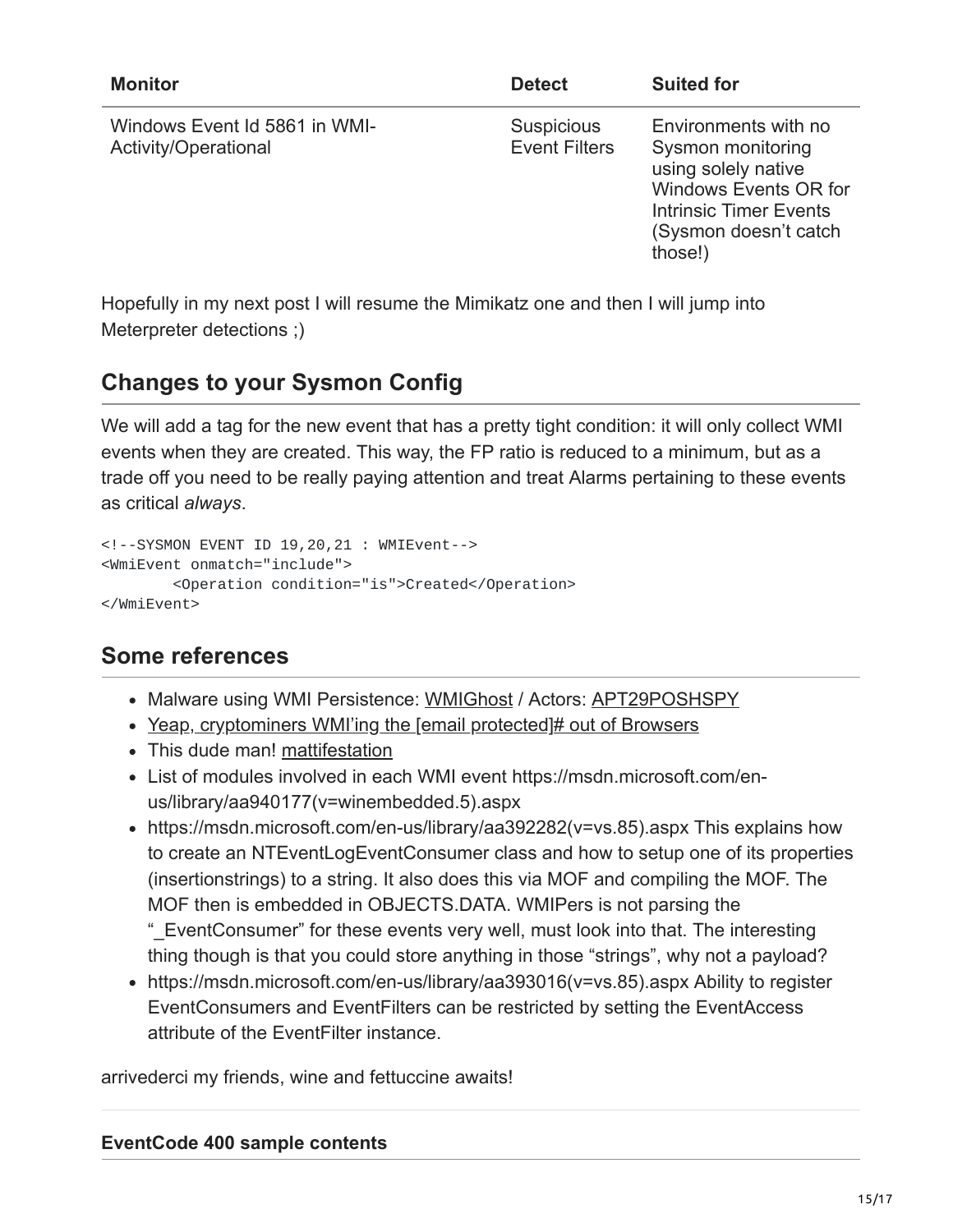09/19/2017 11:44:22 PM LogName=Windows PowerShell SourceName=PowerShell EventCode=400 EventType=4 Type=Information ComputerName=W10B1 TaskCategory=Engine Lifecycle OpCode=Info RecordNumber=56 Keywords=Classic Message=Engine state is changed from None to Available. Details: NewEngineState=Available PreviousEngineState=None SequenceNumber=13 HostName=ConsoleHost HostVersion=5.1.14393.206 HostId=9ebd19fb-d695-44ec-a9b1-51d48db8b1ef HostApplication=powershell.exe -NoP -C iex ([Text.Encoding]::Unicode.GetString([Convert]::FromBase64String((Get-ItemProperty - Path HKLM:\SOFTWARE\PayloadKey -Name PayloadValue).PayloadValue))) EngineVersion=5.1.14393.206 RunspaceId=0a4191f5-9ee9-417b-9ebe-fbb73aa20b37 PipelineId= CommandName= CommandType= ScriptName= CommandPath= CommandLine=

### **EventCode 403 sample contents**